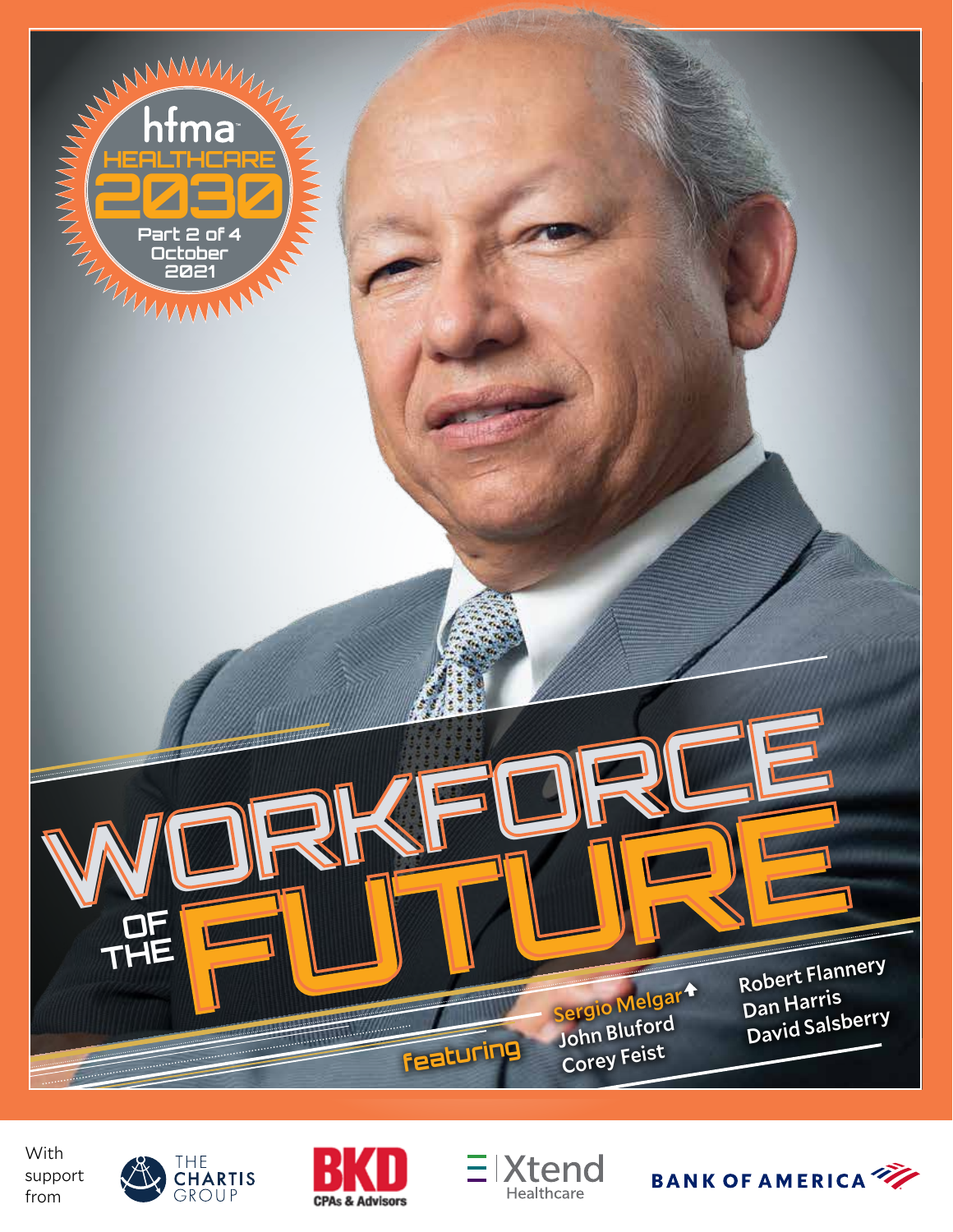#### BY LOLA BUTCHER

WORKFORCE

WORKFORCE

WORKFUNDROW<br>OF TOMORREAND<br>EMPOWERED, MORE DIVERSE AND

WORKFUNGROW

**ULNERABLE TO TECHNOLOGY** 

**T**he rules of engagement are changing for the healthcare workforce in multiple ways. Industry experts anticipate that younger generations are going to exert their will more strongly in the workplace, that employers will ramp up their efforts The rules of engagement are changing for the healthcare<br>
workforce in multiple ways. Industry experts anticipate that<br>
younger generations are going to exert their will more stron<br>
in the workplace, that employers will ram technology could reduce the need for certain duties and roles.

> UMass Memorial sent all but a handful of its 1,000-person-strong revenue cycle team home in March 2020 because of the pandemic, and many are never returning.

Sergio Melgar, executive vice president and CFO, says the staffers seem to be more productive than they've ever been, and they seem to have a better quality of life from their perspective. "Many of them don't want to come back, so we need to accommodate that."

The unexpected work-from-home movement is one of many things that will reshape America's healthcare workforce in the coming decade. Automation will lead to an administrative staff that will become leaner, more efficient and more skilled. Executive leadership teams will become smaller. The competition for staff members will become more fierce.

This decade will be a time of major transition for the industry, and senior leaders must take a systemic approach to guiding a changing workforce. "The healthcare leadership workforce is very aged, and I think we're going to see a lot of retirees," said David Salsberry, chief revenue officer at Texas Health Resources, Dallas-Fort Worth. "If we want our organizations to be successful, we're going to have to engage not just the direct leaders impacted by these major change initiatives but also the next levels down."

While the trajectory for some trends is clear, how some of healthcare's biggest workforce challenges will play out is less so. One thing that experts do expect is that health system C-suites will have to become more diverse and better equipped to reduce racial and ethnic disparities — or their organizations will fail in the era of value-based care. Not a new problem; the industry has made little progress in the last 10 years.

Meanwhile, the health of the workforce — buckling under stress, burnout and trauma — must finally get the attention it deserves. Surveys

**UMass Memorial Executive Vice President and CFO Sergio Melgar says staffers seem to be more productive in a work-fromhome environment.**

**THE**

SERGIO MELGAR PHOTOS BY MARSHALL CLARKE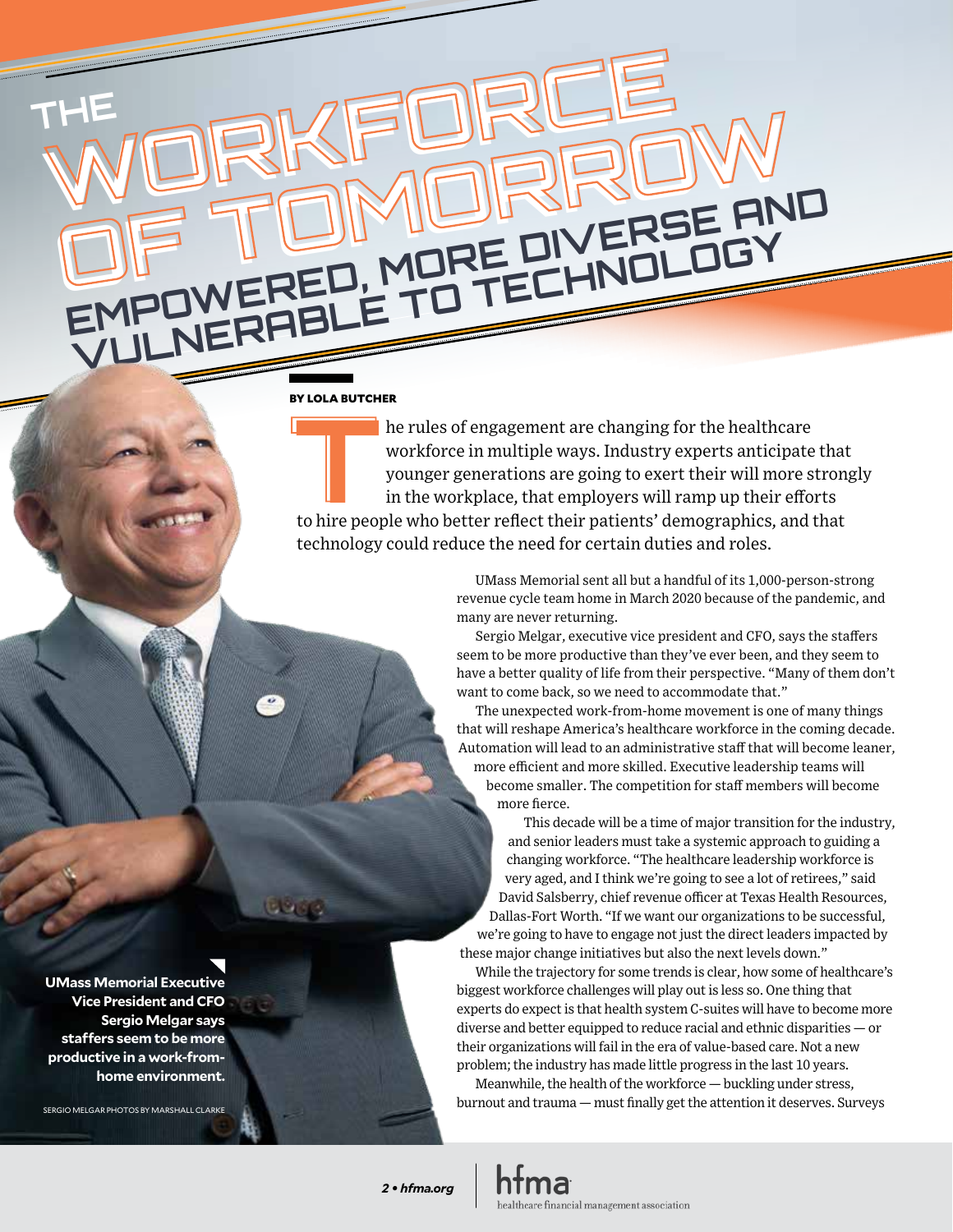earlier this year found at least a third of frontline healthcare workers have considered leaving the field entirely.

"This is the piece that's important for CFOs to recognize: We know from national surveys that 50% of the workforce doesn't feel valued, or feels only slightly valued, by their institution, and when that occurs, they are more susceptible to burnout," said Corey Feist, CEO of the University of Virginia Physicians Group, the medical group practice of UVA Health. "If this doesn't get fixed, you're going to lose a workforce."

#### **WORK-FROM-HOME IS HERE TO STAY**

The practice of working remotely has the potential to transform the healthcare workforce before 2030 rolls around. At Texas Health Resources, Salsberry projects nearly 100% of its financial administrative staff will work remotely before the end of the decade.

About a third of the entire financial administrative staff, including the majority of the revenue cycle staff, had been working from home before COVID-19 forced the issue, Salsberry said. Today, about 90% of his employees are working from home and like UMass, by and large, they won't return to the office.

Employers and employees both find benefits from the work-from-home movement. At UW Health, the University of Wisconsin's academic medical center, Robert Flannery, senior vice president and CFO, expects to downsize its administrative footprint significantly. Flannery said he anticipates going from three large administrative buildings to two in the near future, and the medical center may ultimately need only one. "We think there will be millions of dollars to be saved," he said. "That cost comes out of our cost structure."

#### **LARGER TALENT POOL**

As work-from-home becomes standardized, the job market is expanding nationally for certain positions. "Some people who still like living in Wisconsin have more opportunities to work for organizations in states that are hundreds, if not thousands, of miles away," Flannery said. "That's now happening with our data analytics people. Our human resources team is rejiggering which positions we actually need to have more of a national market perspective versus a local or regional perspective."

At UMass Memorial, the board of trustees has already discussed the potential to save money by recruiting staff in parts of the country that have lower wages. Melgar said doing so will require

## **'HEALTHCARE 2030' CFO SURVEY**

**Editor's Note:** As part of the Healthcare 2030 series, HFMA surveyed 141 healthcare CFOs in June and July to get their take on where the industry is headed for the rest of this decade. You'll find the results throughout this report. Not all respondents answered every question and the number of respondents will be noted in each of the charts that follow. Additional results will be included in Parts 3 and 4 of our series.

**Percentage of workforce forecasted to be working** 



a thoughtful strategy. "If I do that, do I run the risk of having employees not be as loyal when somebody else comes in and offers to pay more?" he said.

Melgar thinks most of UMass Memorial's administrative workforce will be based in central Massachusetts but, as UW Health is experiencing, workers with some skills will have a national job market to choose from. "This will be a potential drain for smaller, lower-salary markets that have very good technical people," he said. "But I also have to be careful because if I don't pay enough here, I will lose people. There's always somebody somewhere that pays more than you."

Retaining employees in the years ahead will require flexibility, Salsberry said. Texas Health Resources demonstrated that need when the pandemic closed schools and day-care facilities, forcing employees to juggle work and childcare. "As long as they got their work done on a given day, we didn't care when they did it," he said. "COVID-19 has resulted in our organization having to be a very different kind of employer to retain the staff we have and to attract talented staff from a larger geographical area. We are just now trying to fully embrace what that means in the near and long term."

**The people who still like living in**<br>Some people who still like living in **Bome people who still like in the fight**<br>Some people who still like in the states that a<br>Wisconsin have more in states that a<br>ly for organizations in states all work for organizations in states that are<br>hundreds, if not thousands, of miles awal **hundreds, if not thousands, of miles away." F NOL LITE:**<br>— Robert Flannery, Senior Vice President and Chief Financial Officer<br>— Robert Flannery, Senior Vice President and Chief Financial Officer

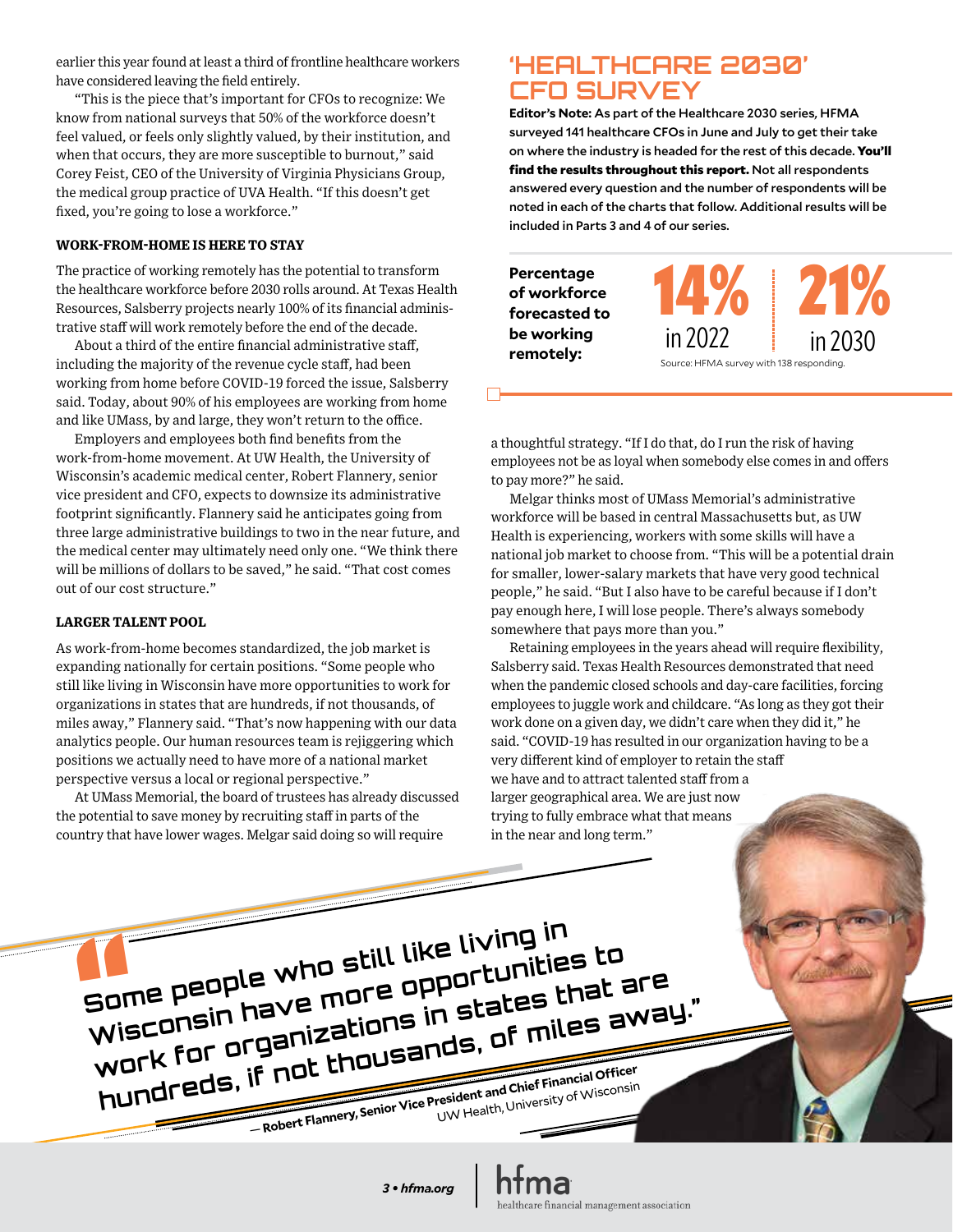# **Cutting costs isn't the only path to rural revival**

Dan Harris, senior vice president and CFO of the Southeast Alaska Regional Health Consortium (SEARHC), has a suggestion for rural hospital leaders: "As the world changes, it is really important to not panic.

"Many people look to the CFOs as the voice of reason and calmness in difficult times," Harris said. "Where I have seen other CFOs and systems struggle, it is because they are more focused on cost reduction rather than continued investment."

While the workforce trends in healthcare apply to rural and urban systems alike, the best practices for urban systems may or may not be right for rural providers, depending on their individual situations.

Harris' approach is to invest in solutions that improve operations and to make no decision based solely on the opportunity to cut costs. "Many CFOs have this mentality that they have one tool in the toolbox, and that is to cut costs," he said. "They start looking around the world to find a really cheap vendor to do accounts payable or accounting for a lot lower cost and, all of a sudden, they have lost service and the ability to control the business. And I see that as a major mistake."

SEARHC, composed of 28 clinics and two critical access hospitals, serves a cluster of islands mostly linked by ferries. Patients who need hospital care typically are flown to the 25-bed Mount Edgecumbe Medical Center in Sitka or, for more complex care, to Anchorage or Seattle.

Recruiting employees with special skills to move to rural Alaska is challenging. Yet Harris doesn't see the work-from-home movement, which would allow SEARHC to hire administrative workers from around the country, as an easy fix. "There are all kinds of regulations that come with that, and we are not big enough to have the expertise or resources to manage it," he said.

— Lola Butcher

## **CFO SURVEY**

Ease in finding qualified workers in the following areas (percentage of respondents)

**Harder** Same Easier



In some cases, work-from-home may lead to longer careers. An employee who has long dreamed of escaping cold Northeastern winters by moving to Florida, for example, no longer has to retire to make that happen. "They could go there and still continue to work for us," Melgar said. "I think we're going to get more years out of some of our employees than we would have otherwise."

#### **AUTOMATION, SCREEN-SCRAPING AND BOTS**

Health systems are going to look to technology increasingly, as smarter tools become more available. That means the healthcare sector is likely to devote the next several years to figuring out how robotics, automation and artificial intelligence (AI) can best be applied to administrative processes.

Most systems are only tiptoeing into the technology at this point, even though there is hope it holds promise. UW Health has



healthcare financial management association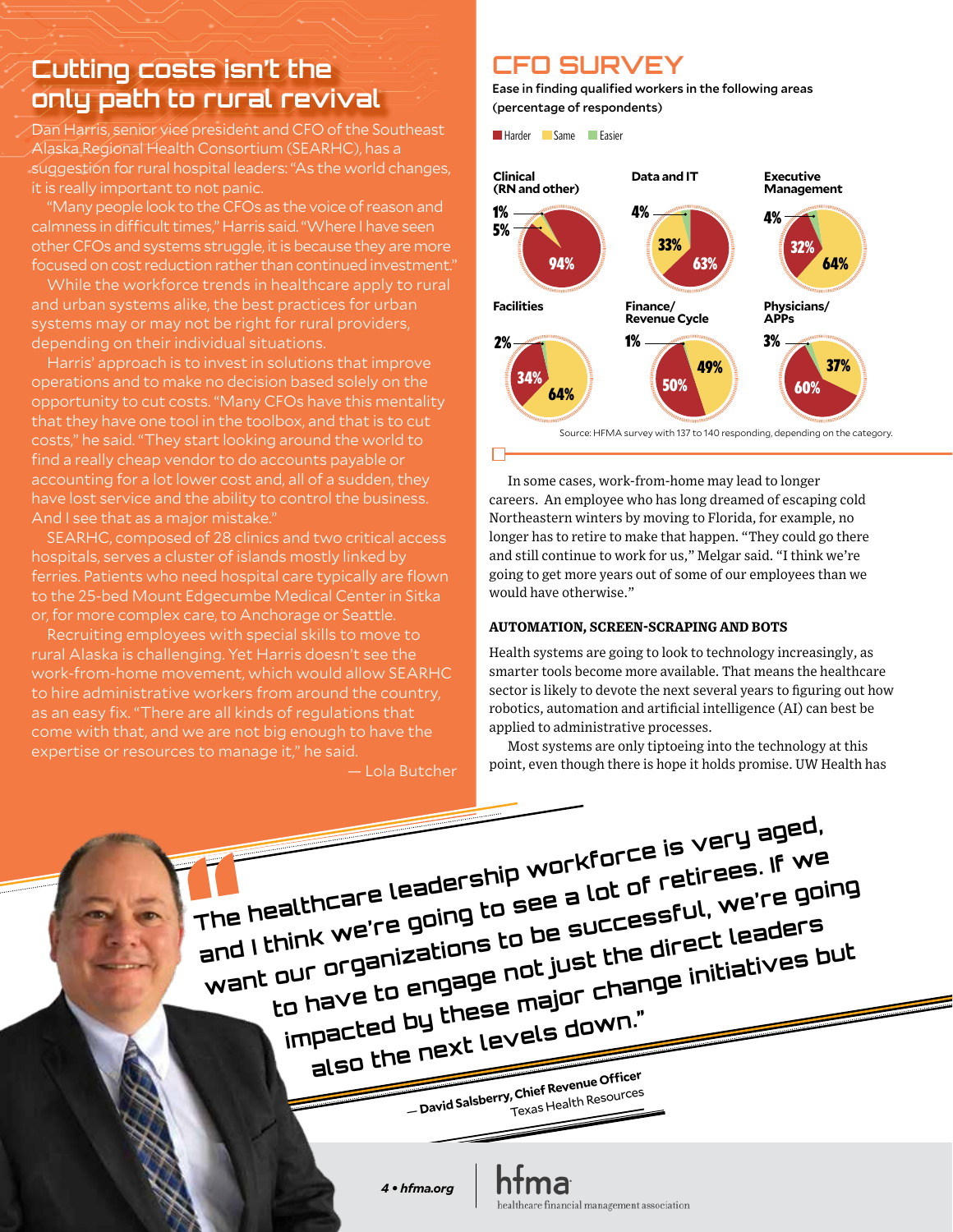## **CFO SURVEY**

Greatest training and development needs looking five years ahead



#### Note: Percentages don't add to 100% due to rounding. Source: HFMA survey with 136 responding.

found that automation and robotics have boosted efficiency in surgery, so Flannery expects that automation of administrative tasks holds the same potential. "Within the next six months, we will be implementing some of that technology for our revenue cycle team and our finance team as well," he said. "I absolutely believe that it will provide significant opportunity for our organization."

At Texas Health Resources, the system has used automated tools for screen-scraping and registering newborns with the state Medicaid department. It uses bots in cash management, making the process of posting and reconciling payments to the billing system and general ledger much more efficient and accurate, Salsberry said.

Still, he believes many AI products marketed for healthcare administration today are "a solution in search of a problem" and that vendors of AI solutions are reluctant to take on financial risk to prove their products are worth the investment.

"I can't say that we've yet seen AI materially impact our worker productivity because I think it's still very new," he said.

He hopes that AI can deliver "exponential reduction in costs and improvements in quality" as technology develops. The system is evaluating an AI technology that analyzes how employees use the electronic health record (EHR) system and identifies repetitive tasks with the greatest opportunity to benefit from AI automation. Salsberry hopes this will allow the organization to be more strategic in selecting automation investments that deliver exceptional results.

## **CARING FOR THE CLINICAL WORKFORCE**

America's clinical workforce has been in bad shape for years high rates of turnover, chronic shortages in some job categories, a burnout epidemic, mental health problems that workers fear acknowledging. Then came COVID-19, which required a huge swath of America's healthcare workforce to risk their lives, often without adequate support from their employers.

## **Nursing workforce researcher says once-positive outlook muddied by the pandemic**

The COVID-19 patients filling up hospital ICUs may be deflating the outlook for nursing employment.

Workforce researcher Peter Buerhaus, PhD, RN, said

the likelihood of a true shortage affecting all hospitals was slim headed into the pandemic, but both supply and demand for RNs could be altered long-term by the stress on the system the coronavirus has unleashed.



Buerhaus, director of the Center for Interdisciplinary Health Workforce Studies at Montana State University College of Nursing, where he is a professor, said the nation was in line to see enough nurses entering the workforce over the next 10 years to replace more than 600,000 retiring baby boomers and add another 1 million nurses to the mix.

**Peter Buerhaus, PhD, RN, is director of the Center for Interdisciplinary Health Workforce Studies at Montana State University College of Nursing.**

Now, much of the long-term outlook will be determined by how many nurses are leaving the workforce early and if the struggles facing the profession because of the coronavirus discourage a significant amount of people from joining the nursing workforce. "The conditions make us a little worried," Buerhaus said.

And even if the number of nurses entering the workforce doesn't take a big hit, they will not have the experience that the departing nurses have. "While we've got a lot of nurses coming into the workforce, by no means can they replace the work of the baby boomers because they don't have the knowledge, the experience, the organizational know-how," he said.

## Buerhaus' recommendations:



If your wage structure is competitive, be skeptical that pay hikes will keep nurses on the job. "In fact, it could persuade some to say, 'I'll work three days a week and still make basically what I was making when I worked four.'"



Meet nurses in person. "Show your presence, show them that you're not a bean counter, and that you want to understand what are the core issues that are most important to nurses."



Ask for their opinions. Maybe they want more nursing aides, an electronic health record that is easier to use, recognition for an older colleague who has been underappreciated.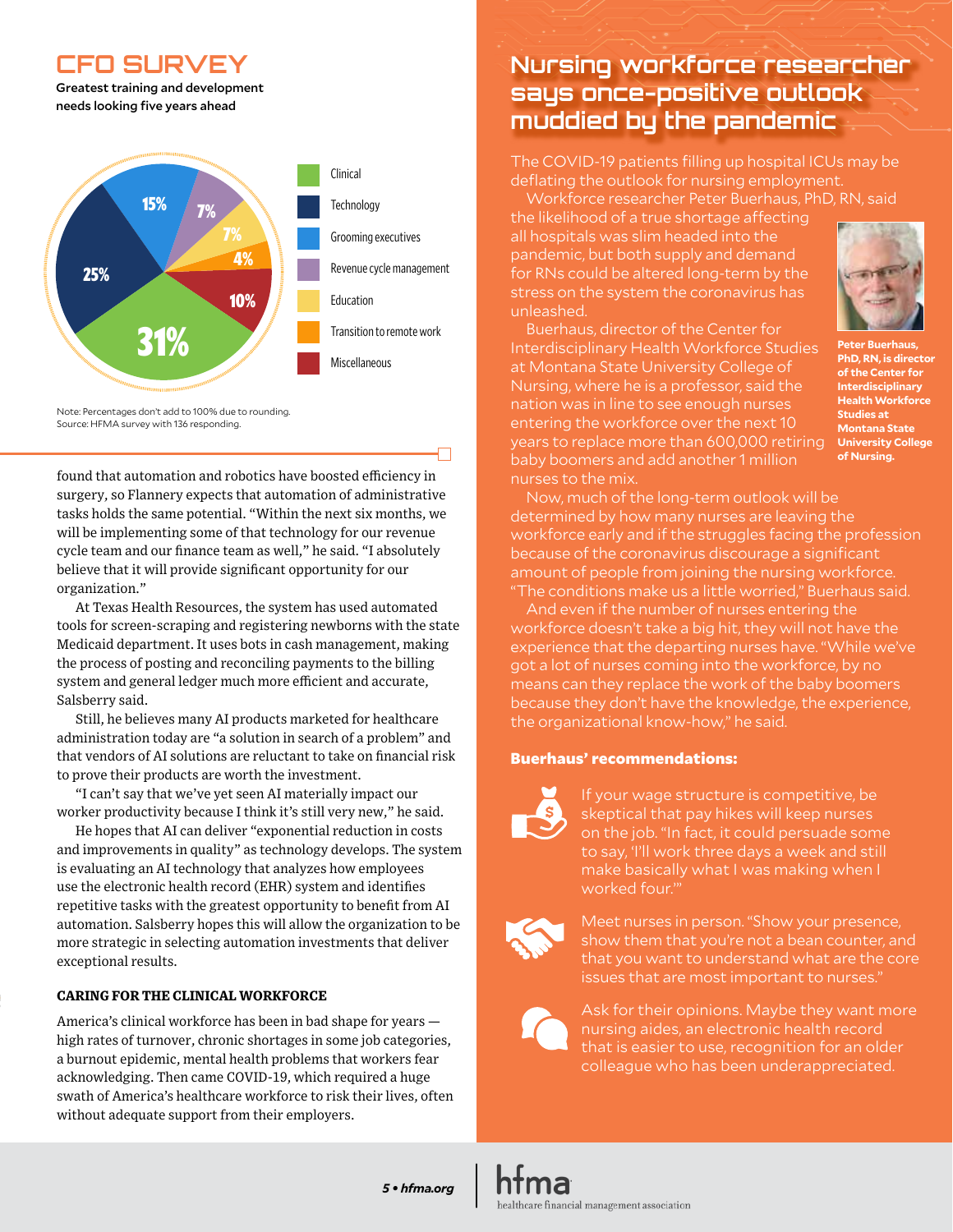# **Mental health improvement campaign**

Tragedy pushed Corey Feist, CEO of the University of Virginia Physicians **HEROE!** Group, to try to effect change in the industry. His sister-in-law, emergency physician Lorna Breen, MD, at NewYork-Presbyterian Hospital in New York, died by suicide in April 2020. Feist co-founded the Dr. Lorna Breen Heroes' Foundation two months later, with the mission of reducing burnout of healthcare professionals and safeguarding their well-being and job satisfaction.

The Breen Foundation joined with the American Hospital Association, the American Medical Association and other organizations to create the All in WellBeing First for Healthcare Campaign. He encourages hospitals and health systems to join by pledging an organizationwide commitment to the well-being of their workers — and learning what actions to take.

"As I have more and more conversations with healthcare leaders, they are really grasping at straws about what tools exist," Feist said. "We're going to share best practices."

— Lola Butcher

It likely will take years to reverse the damage that's been done, but providers must immediately start tackling the problem more strategically than they have in the past. They may, though, be surprised by how many nurses in total will be available.

"This is a workforce that has gone off to battle for a year, and seen repetitive trauma for a year, not just one isolated event," said Feist, the University of Virginia Physicians Group CEO. "Now we have a population of employees who are more susceptible to mental health struggles."

The health of the clinical workforce is of CFO-level concern because it affects the organization's core operations. A burnedout workforce is associated with a 200% increase in medical errors, Feist said. And just maintaining adequate clinical staff has become a serious problem. "We've seen a huge walkout of the workforce," Feist said. "I don't know a system in the country that has sufficient nursing staff."

CFOs can direct investments in "true workplace interventions to redesign the healthcare environment" that can mitigate burnout, he said. Beyond that, other administrative burdens that sap clinicians' time and energy must be minimized. "We've got to push back all of this bureaucracy and get it out of the hands of the doctors and nurses," he said.

### **BEHAVIORAL HEALTH DEMANDS WILL CONTINUE TO GROW**

Health systems are only now grappling with the trauma their staffs have experienced, and immediate action is essential. Mental health issues, which are stigmatized throughout society, are even more taboo among clinicians who worry that seeking diagnosis and treatment might imperil their license or their defense against malpractice claims.

CFOs can help in two specific ways: Ensure their community has mental health services to support the growing demand. And for the benefit of their own staffs, support insurance plan designs that allow employees to seek mental health services outside of their own facility, which otherwise can be a barrier to treatment.

**"We know from national surveys**  We know from national sof<br>that 50% of the workforce doesn't<br>that 50% of the workforce doesn't **feel valued, or feels slightly valued, by their institution, and when that occurs, they are more susceptible to burnout. If this doesn't get fixed, you're going to lose a workforce."** — **Corey Feist, CEO**  University of Virginia Physicians Group, the medical group practice of UVA Health

*6 • hfma.org*

ealthcare financial management association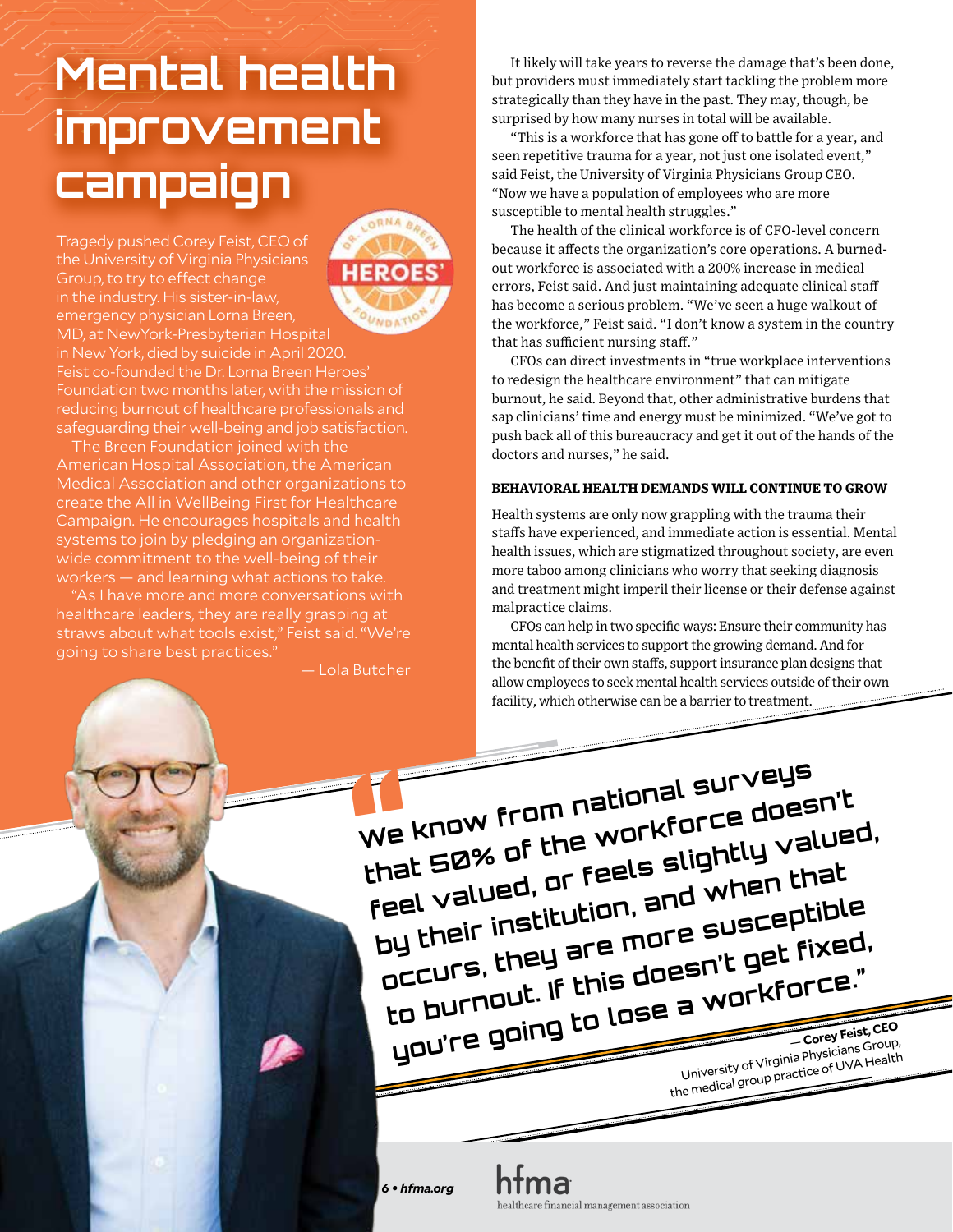PHOTO COURTESY OF BLUFORD HEALTHCARE LEADERSHIP INSTITUTE

> 9% **Other**

> > 61% **Taking** action

30% Doing nothing; maintaining status quo

Even though there has been a focus on **E**ven though there has been a focus on<br>Even though there has been a focus on **increasing the diversity of the workforce, we**<br>increasing the diversity of the workforce, we<br>increasing the diversity of the workforce, we Fiven though there nas For the Working."<br>Increasing the diversity of the Working."<br>have made little progress. Not nearly enough."

— **John Bluford, President and Founder**  Bluford Healthcare Leadership Institute

## Feist also encourages healthcare executives to push for safe-haven programs — already in place in Virginia and some other states — that protect healthcare professionals from having their mental health and medical records disclosed as evidence in malpractice lawsuits. Such programs require a membership payment for individual clinicians, which health systems can pay for. "Funding solutions that support the mental health of the workforce that are incremental to those that are already in place are essential," Feist said.

#### **LACK OF DIVERSITY WILL HIT THE BOTTOM LINE, QUALITY OF CARE**

Years of inaction to reduce racial and ethnic health disparities have put hospital executives in a position of needing to act quickly if they are to remain viable in the coming era of value-based care.

Until now, most health systems have failed to make the connection between diversity in the C-suite and the social determinants of health that drive those disparities, said John Bluford, former president and CEO of Truman Medical Centers and former chair of the American Hospital Association. A decade ago, Bluford, along with the leaders of America's other top healthcare associations, issued a call to action: Diversify the healthcare workforce and eliminate racial and ethnic health disparities.

"Even though there has been a focus on increasing the diversity of the workforce, we have made little progress. Not nearly enough," Bluford said.

Today, as leader of the Bluford Healthcare Leadership Institute, he has worked to introduce minority undergraduate students to healthcare administrative leadership and help them launch their careers. He estimates that perhaps 14% of healthcare administrators in C-suite positions are Black or Hispanic,

## **CFO SURVEY**

Diversity, equity and inclusion changes:

Source: HFMA survey with 123 responding.

compared to a minority patient base of 32%.

But the COVID-19 pandemic made apparent America's longstanding failure to eradicate disparities. An analysis published in the *Journal of the American Medical Association* found that the death rate per 10,000 patients was 5.6 for Black and Hispanic patients, 4.3 for Asian patients and 2.3 for white patients. Lip service must be replaced with action now, Bluford said.

If the industry doesn't respond to the inequities revealed by the pandemic, then the next 10 years is going to be rough. CFOs must recognize that improving the health of historically marginalized groups is essential to financial success in valuebased contracts, said Duane Reynolds, CEO of Just Health Collective, a consultancy working to build health equity.

"Population health is here to stay, and the industry has said value-based care is where we are headed," he said. "If organizations are not prioritizing resources geared toward advancing health equity, diversity and inclusion, they are going to be challenged."

Creating a new position — chief health equity officer or chief diversity and inclusion officer, for example — may be a first step, but only that. "This is not one person's responsibility," Reynolds said. "You, as the CFO, should understand the social determinants of health that are going to impact your organization financially. And you, as the CFO, have to be thinking strategically."

## About the author

Lola Butcher is a freelance writer and editor based in Missouri and is a contributor to HFMA's *hfm* magazine*.*